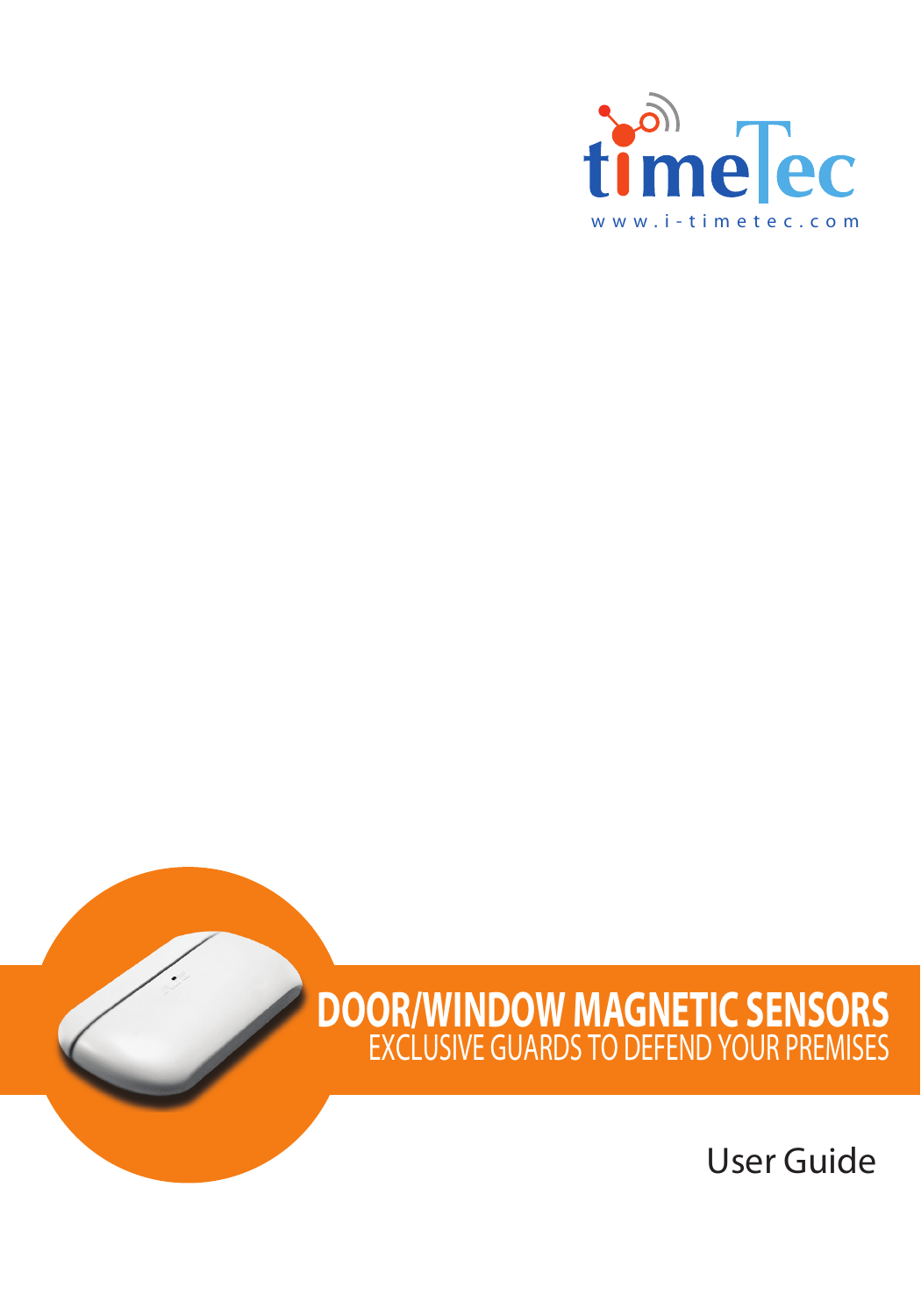

# PRODUCT BRIEF



Magnetic alarm sensor is the use of reed switch in the magnet under the action of the principle of deformation, in order to achieve the magnet dislocation alarm terminal system. It is mainly used for doors, windows and other places were invaded real-time alarm, resulting in dislocation alarm signal, the device will trigger the alarm.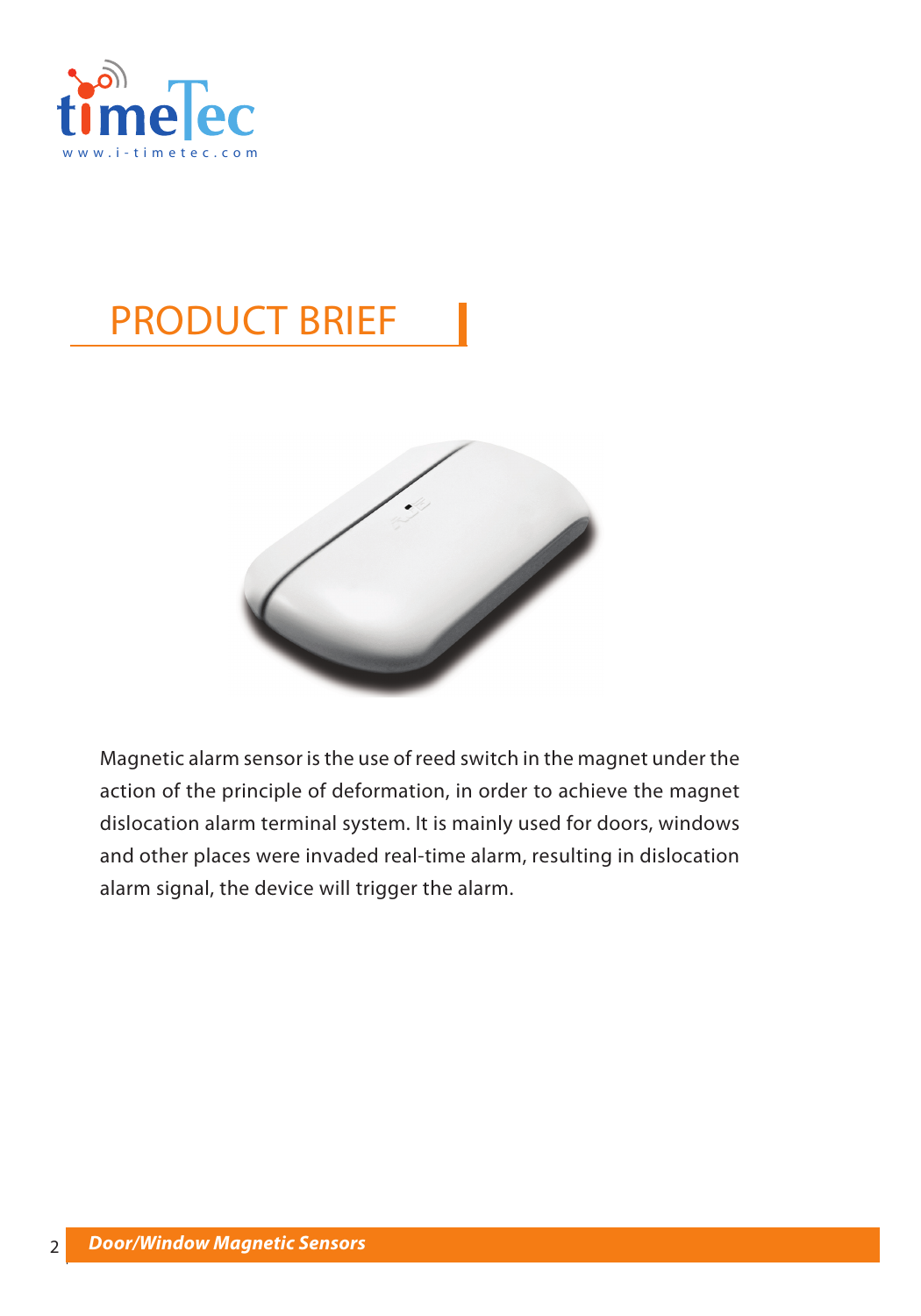

# PRODUCT SCHEMATIC

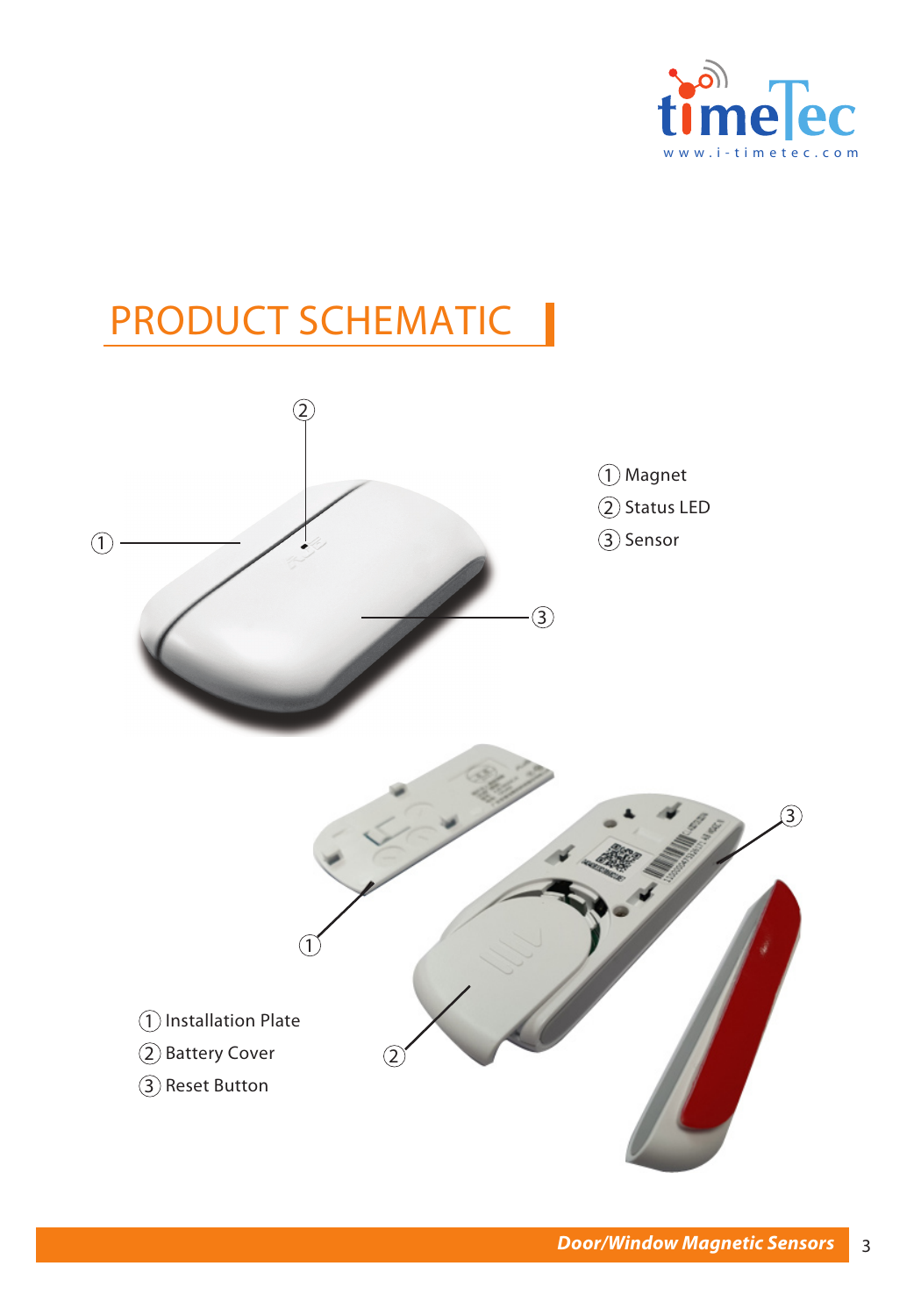

### FEATURES

### **1. Equipment registration**

After the TimeTec Smart Gateway Camera is started, use the QR code on the device to scan the device to add the device. After the magnet is dislocated, register it with the camera (be care for the distinction between the shop and the home type).

#### **2. Alarm function**

In the TimeTec Smart Gateway Camera to add magnetic sensor, in the case of arming, if the magnet dislocation, magnetic sensor will report information to the APP, and trigger intelligent sound and light alarm.

#### **3. Alarm indicator**

Magnet dislocation triggers magnetic sensor when the red light flashes on the surface of the device.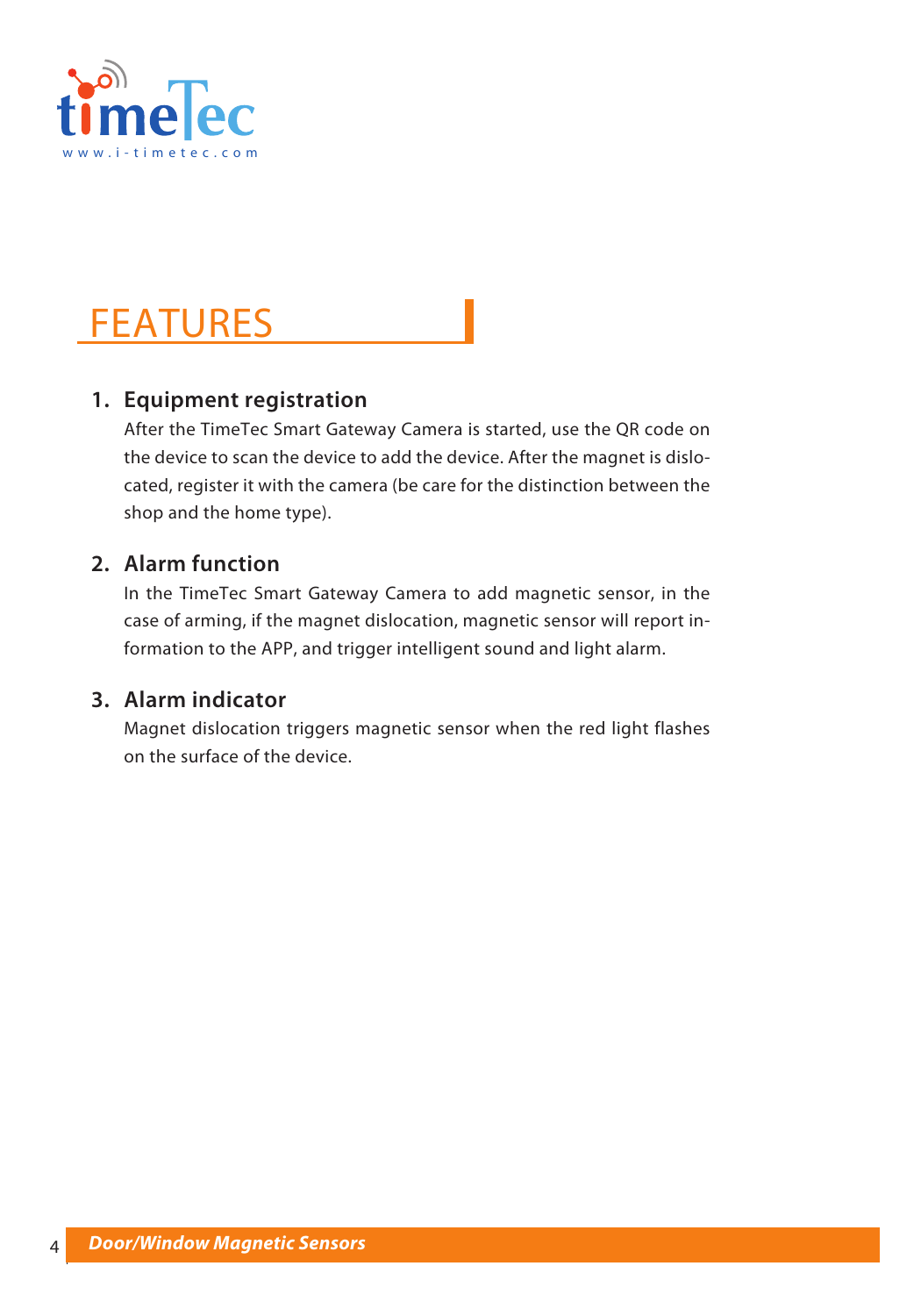

### INSTALLATION



- 1. Insert battery into the sensor.
- 2. Remove the double sided tape.
- 3. Stick on the door frame and door leaf as illustrated. Make sure the distance between sensor and magnet is less than 15 mm.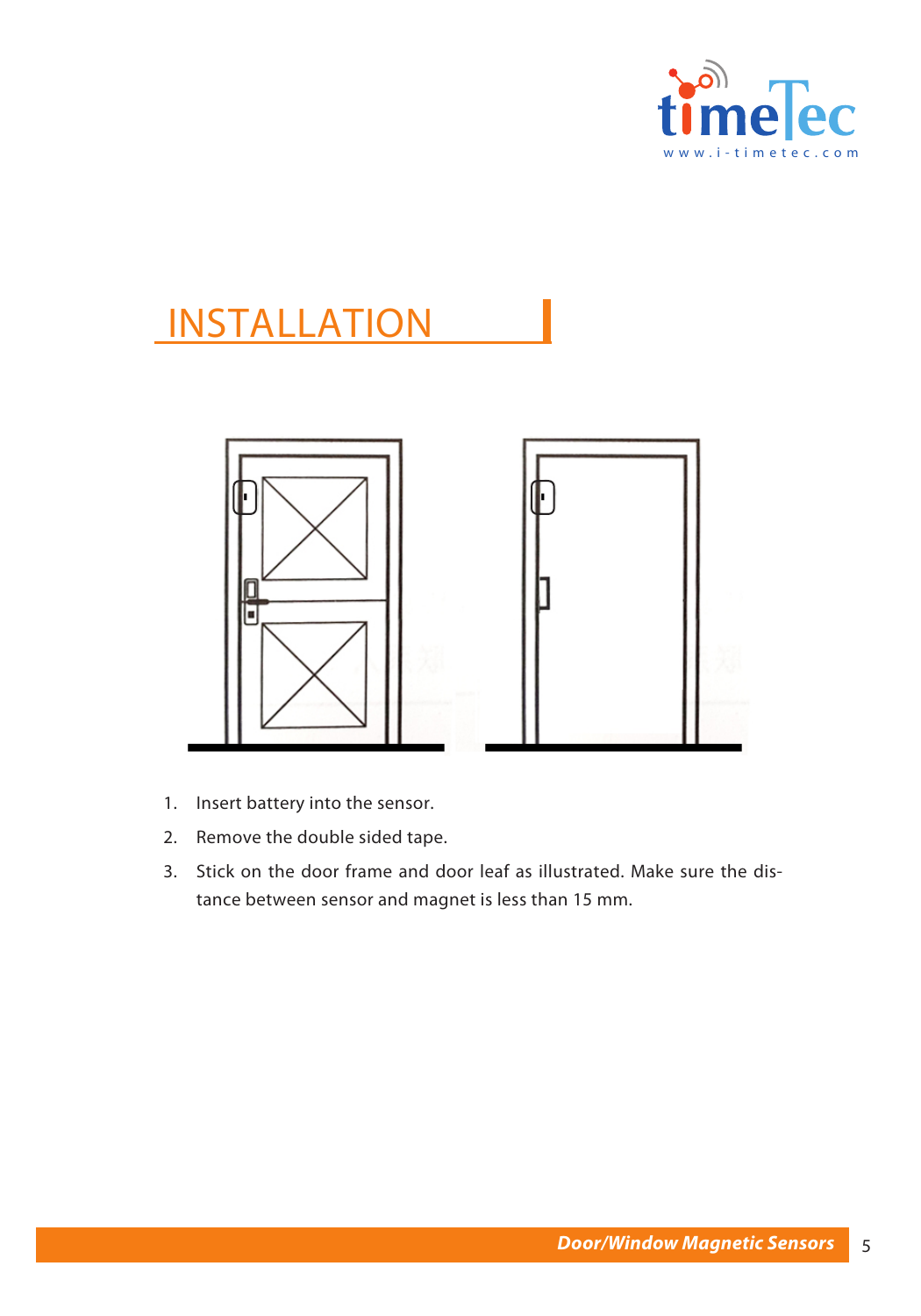

## F&C

**Q:** APP has no alarm after magnet dislocation

**A:**

- 1. When the magnetic indicator has no light, it means no successful registration of magnetic sensor; it has to re-add equipment in the APP.
- 2. When the magnetic indicator light does not shine: battery power or equipment damage, please replace the battery or equipment.